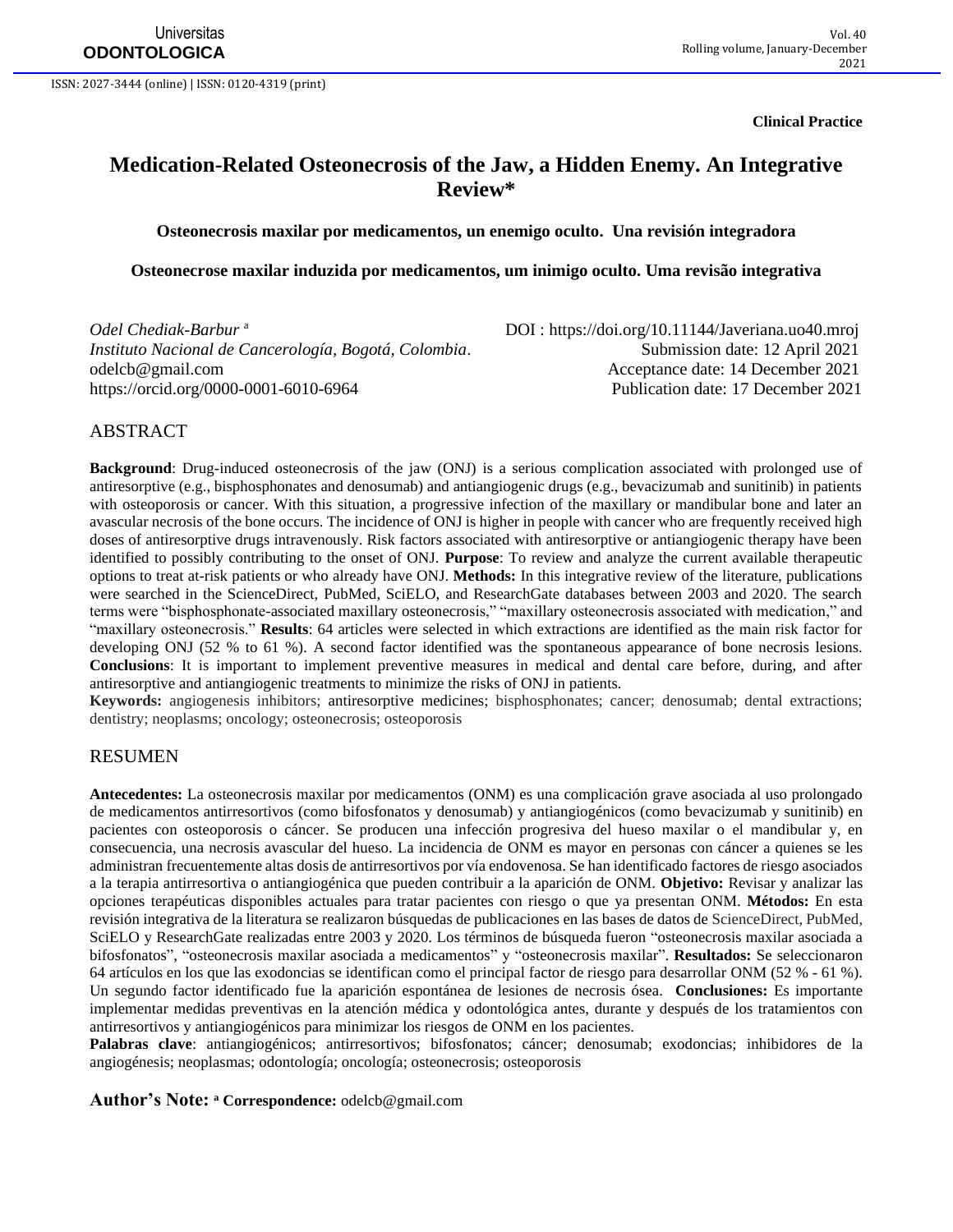#### RESUMO

**Antecedentes**: A osteonecrose da mandíbula induzida por medicamentos (ONM) é uma complicação grave associada ao uso prolongado de medicamentos antirreabsortivos (como bifosfonatos e denosumabe) e antiangiogênicos (como bevacizumabe e sunitinibe) em pacientes com osteoporose ou câncer. Ocorre infeção progressiva do osso maxilar ou mandibular e, consequentemente, necrose avascular do osso. A incidência de ONM é maior em pessoas com câncer que frequentemente recebem altas doses de drogas antirreabsortivas por via intravenosa. Fatores de risco associados à terapia antirreabsortiva ou antiangiogênica que podem contribuir para o aparecimento de ONM foram identificados. **Objetivo**: Revisar e analisar as opções terapêuticas atuais disponíveis para tratar pacientes em risco ou que já possuem ONM. **Métodos**: Nesta revisão integrativa da literatura, foram pesquisadas publicações nas bases de dados ScienceDirect, PubMed, SciELO e ResearchGate entre 2003 e 2020. Os termos de busca foram "bifosfonato-associado maxilar osteonecrose", "maxilar osteonecrose associada a medicação" e "maxilar osteonecrose". **Resultados**: foram selecionados 64 artigos nos quais as extrações são identificadas como o principal fator de risco para o desenvolvimento de ONM (52% - 61%). Um segundo fator identificado foi o aparecimento espontâneo de lesões de necrose óssea. **Conclusões**: É importante implementar medidas preventivas na assistência médica e odontológica antes, durante e após tratamentos antirreabsortivos e antiangiogênicos para minimizar os riscos de ONM nos pacientes.

**Palavras-chave**: antiangiogênico; antirreabsortivos; bifosfonatos; câncer; denosumabe; extrações; inibidores de angiogénese; neoplasias; odontologia; oncologia; osteonecrose; osteoporose

# **INTRODUCTION**

Maxillary osteonecrosis is a bone pathology that was first identified in the 19th century in Europe. Initially, it was an occupational disease that affected workers in white phosphorus factories that produced matches. The first case was reported in Vienna in 1839 (1) and the cause was the vapor generated by the phosphorus and the lack of protection measures, which caused necrosis of the maxillary bones, and was named maxillary phosphonecrosis. In 1922, the first article on maxillary osteonecrosis related to radiotherapy or osteoradionecrosis (ORN) was published. It is one of the most severe complications of radiotherapy in the treatment of head and neck cancer. Clinically, there is mucosal ulceration with exposure of necrotic bone from trauma and is rarely spontaneous. Eighty-one years after the first ORN report, a study of maxillary osteonecrosis appears again, in which Robert E. Marx described 36 clinical cases of patients who received treatment with ibandronate and zoledronate (bisphosphonates) (2). Bisphosphonates were initially developed to treat bone metabolic disorders such as osteoporosis to prevent pathological fractures. Subsequently, they were used to treat bone metastases from breast cancer, prostate cancer, multiple myeloma, and hypercalcemia.

Seventeen years after Marx's publication, several studies have been published by researchers in dentistry and medicine. Unfortunately, drug-related osteonecrosis of the jaw (ONJ) continues to increase. More than 90 % of cases of maxillary osteonecrosis have been seen in cancer patients due to high doses antiresorptives (bisphosphonates and denosumab) and antiangiogenics (bevacizumab, sunitinib). Its physiopathogenesis has not yet been fully resolved. Associated risk factors such as the use of corticosteroids, diabetes mellitus, periodontitis and extractions can increase the occurrence of ONJ (1- 12).

With the constant emergence of new drugs to treat cancer and their possible effects on the maxillary bones, as well as the increase in the use of antiresorptive drugs in cancer and osteoporosis patients, it is considered important to conduct current reviews of the evidence so that the ONM no longer be a hidden enemy. An early referral by the treating health professional can reduce the incidence of ONJ, as well as complications in patients who may be susceptible to them and avoid surgical interventions, if the patient has started antiresorptive or antiangiogenic therapy. This study aimed to review ONJ in the literature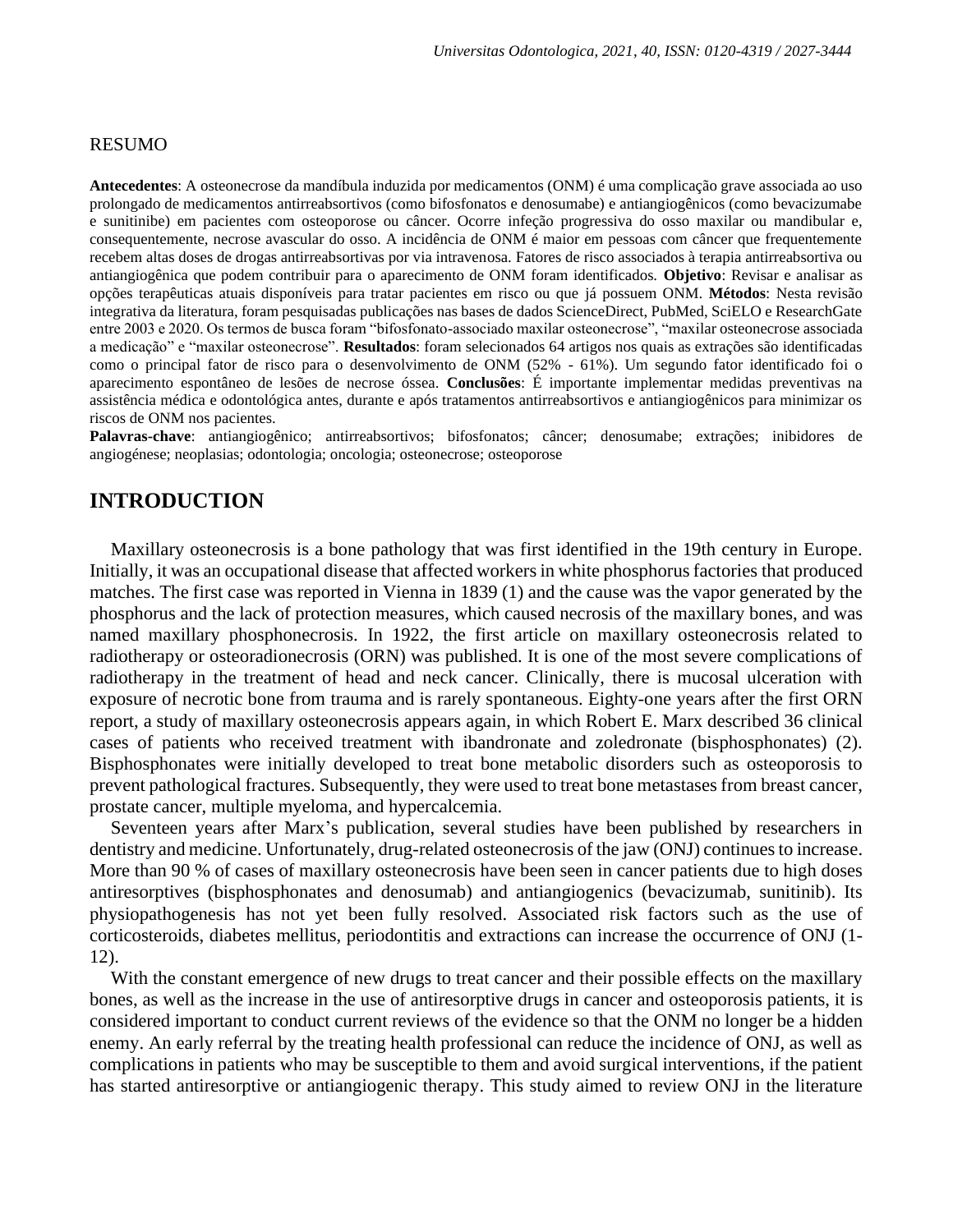from different areas: pathophysiology, diagnosis, risk factors, clinical manifestations, treatment protocols, and clinical and radiographic management.

## **MATERIALS AND METHODS**

An integrative review of the literature was conducted by searching the ScienceDirect, PubMed, SciELO, and ResearchGate databases, from 2003 to 2020, covering publications in English and Spanish. The search terms were "bisphosphonate-associated maxillary osteonecrosis," "drug-associated maxillary osteonecrosis," and "maxillary osteonecrosis." Descriptions of clinical cases, retrospective and prospective studies and systematic reviews were considered. Initially 1,230 titles were obtained of which 62 articles discussing the relationship between extractions and oral infection in the etiopathogenesis of ONJ and that were aimed at the clinical practice of the general dentist and the specialist were chosen. Animal studies and other articles that did not meet the requirements or did not contain sufficient information were excluded. It is evident that extractions are the main risk factor for developing ONJ (52 % - 61 %). The second factor is the spontaneous appearance of bone necrosis lesions.

# **FINDINGS AND DISCUSSION**

## **Osteoradionecrosis of the Jaws**

ORN is produced by radiation therapy leading to infection and bone exposure. The healing function of both soft tissue and bone is impaired by hypovascularization in the irradiated area. It can be spontaneous or due to trauma, for example, an extraction. The most frequent site of appearance is the jaw. As ORN progresses, pain, dysesthesia, or anesthesia develop. It is considered one of the most serious complications in patients with head and neck cancer. Claudius Regaud documented it for the first time in 1922, describing the susceptibility of the maxillary bones to necrosis, due to the combination of infection and radiotherapy in the treatment of intraoral carcinomas (3). In 1926, James Ewing published an article on three clinical cases showing bone changes due to remarkably high applications of radiotherapy in cancer patients; he called it radiation osteitis, giving importance to tissue changes and decreased vascularity, which increases the likelihood of infection and subsequent bone necrosis. Ewing suggested administering radiation in low doses (4). In 1941, Frank Kanthak described Ewing's histological findings of the cellular damage generated in the bone due to radiotherapy and that produces alteration and devitalization. In addition, considerable reaction occurs in the vascular supply of the bone; the blood vessels tend to harden and eventually become sclerosed. He concluded that the conditions responsible for necrosis of the jaws are irradiation, infection, and trauma (5).

Robert Marx in 1983 explained that the irradiation, infection, and trauma sequence should be replaced by one more indicative of the cellular and metabolic changes, which are basic in the pathophysiology of ORN: irradiation, hypoxia, hypovascularity and hypocellularity of the tissues (principle of 3H), tissue deterioration, and lack of wound healing (6). This sequence gives a clearer view of the pathophysiology of ORN and to begin to understand the pathophysiology of ONJ.

### **Medication-Related Maxillary Osteonecrosis**

As mentioned above, Marx in 2003 (2) reports on the appearance of avascular osteonecrosis in the jaws of 36 patients treated with intravenous bisphosphonates and who underwent dental procedures.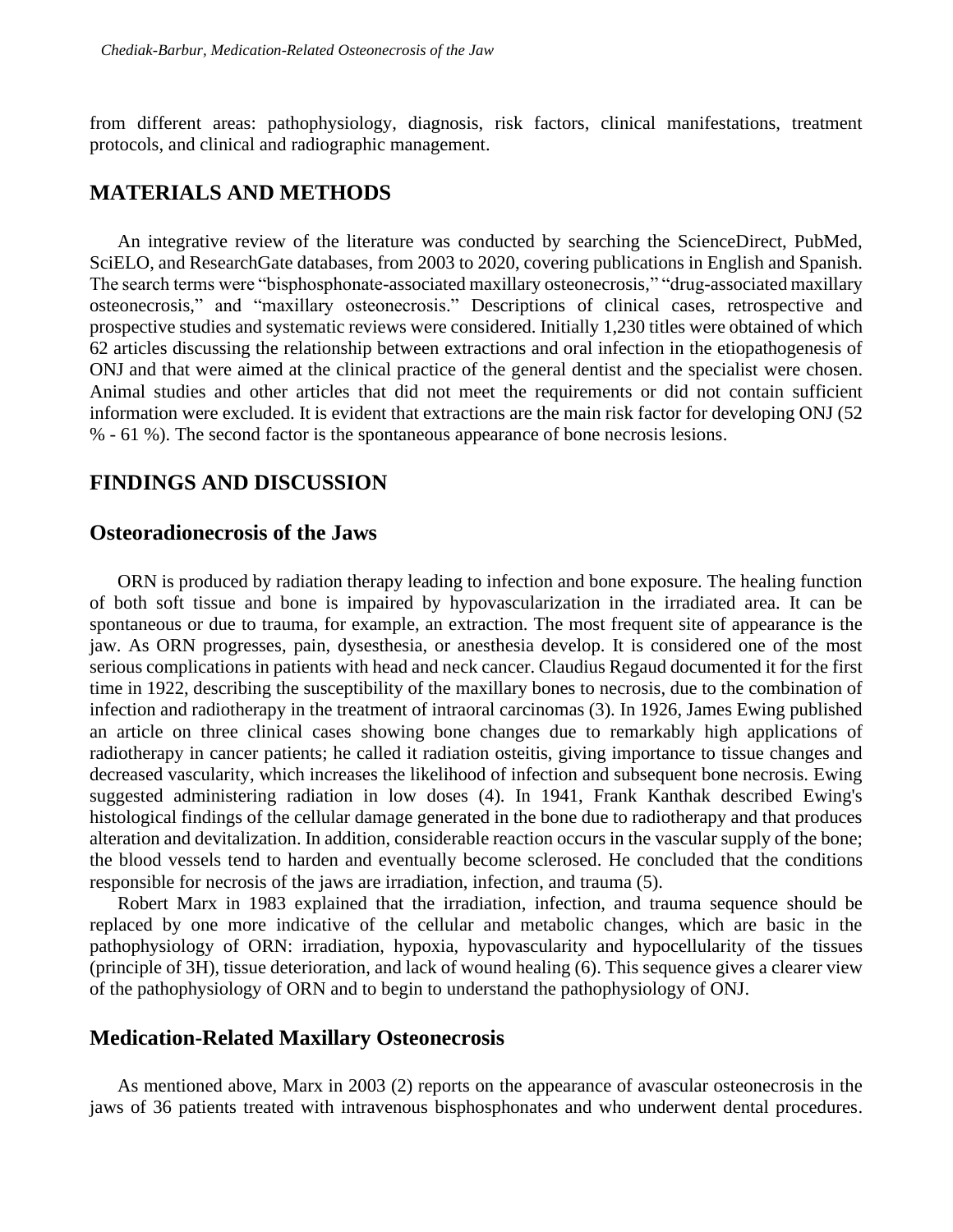Initially, he called it bisphosphonate-associated maxillary osteonecrosis because it was exclusive to this drug. But in 2014, Ruggiero, *et al*. (7) changed the terminology after finding cases in the scientific literature of maxillary osteonecrosis due to other drugs such as denosumab, an antiresorptive drug that, like the bisphosphonate, inhibits osteoclast function. It has also been seen in antiangiogenic drugs that function as inhibitors of the vascular endothelial growth factor (VEGF). Then it was called ONJ and antiresorptive and antiangiogenic drugs were associated with it.

Antiresorptive drugs are used in patients with osteoporosis and cancer. Antiangiogenic agents are used to treat patients with age-related macular degeneration (8) and in cancer patients. Many dentists and medical doctors have little or no knowledge of this pathology. Physicians sometimes prescribe antiresorptive medications to patients without having diagnostic tests for osteopenia or osteoporosis. In other situations, they prescribe them longer than standard time, which generates an effect contrary to the desired one (9). That is why it is important to know the different medications that can induce ONJ.

Antiresorptive drugs are divided into two groups:

- a) Bisphosphonates. There are nitrogenous (pamidronate, ibandronate, risendronate, zoledronate, and alendronate) and non-nitrogenous (etidronate, tiludronate, and clodronate). Both nitrogenous and non-nitrogenous bisphosphonates are taken up by osteoclasts and damage their bone remodeling mechanism. They can be administered orally (alendronate, etidronate, tiludronate, risendronate, and ibandronate) or intravenously (pamidronate, ibandronate, and zoledronate), the last route being the most powerful. They can remain in the bone for prolonged periods (10).
- b) Monoclonal antibodies (denosumab). They function as inhibitors of RANK ligand (RANK-L). Denosumab binds to RANK-L, prevents interaction with RANK, and inhibits osteoclast differentiation, activation, and survival. It is administered subcutaneously every six months and its effect decreases when the drug is discontinued (11).

Indications to use bisphosphonates (12):

- Osteoporosis
- Paget's disease
- Malignant hypercalcemia
- Breast, prostate, and lung cancer
- Multiple myeloma
- Metastatic bone diseases

Indications to use denosumab (13):

- Osteoporosis
- Malignant hypercalcemia
- Multiple myeloma
- Breast and prostate cancer
- Giant cell bone tumor

Antiangiogenic drugs (bevacizumab and sunitinib) are VEGF inhibitors. They bind to VEGF-A to inhibit cell proliferation by blocking the signal through VEGF-R1 and R2 and preventing new blood vessel formation in malignant tumors (14). Bevacizumab is the most used and, in combination with paclitaxel (chemotherapeutic), is more effective in fighting tumors than independently (15). In addition, antiangiogenic drugs are tyrosine kinase inhibitors and direct inhibitors of endothelial cell activation (16).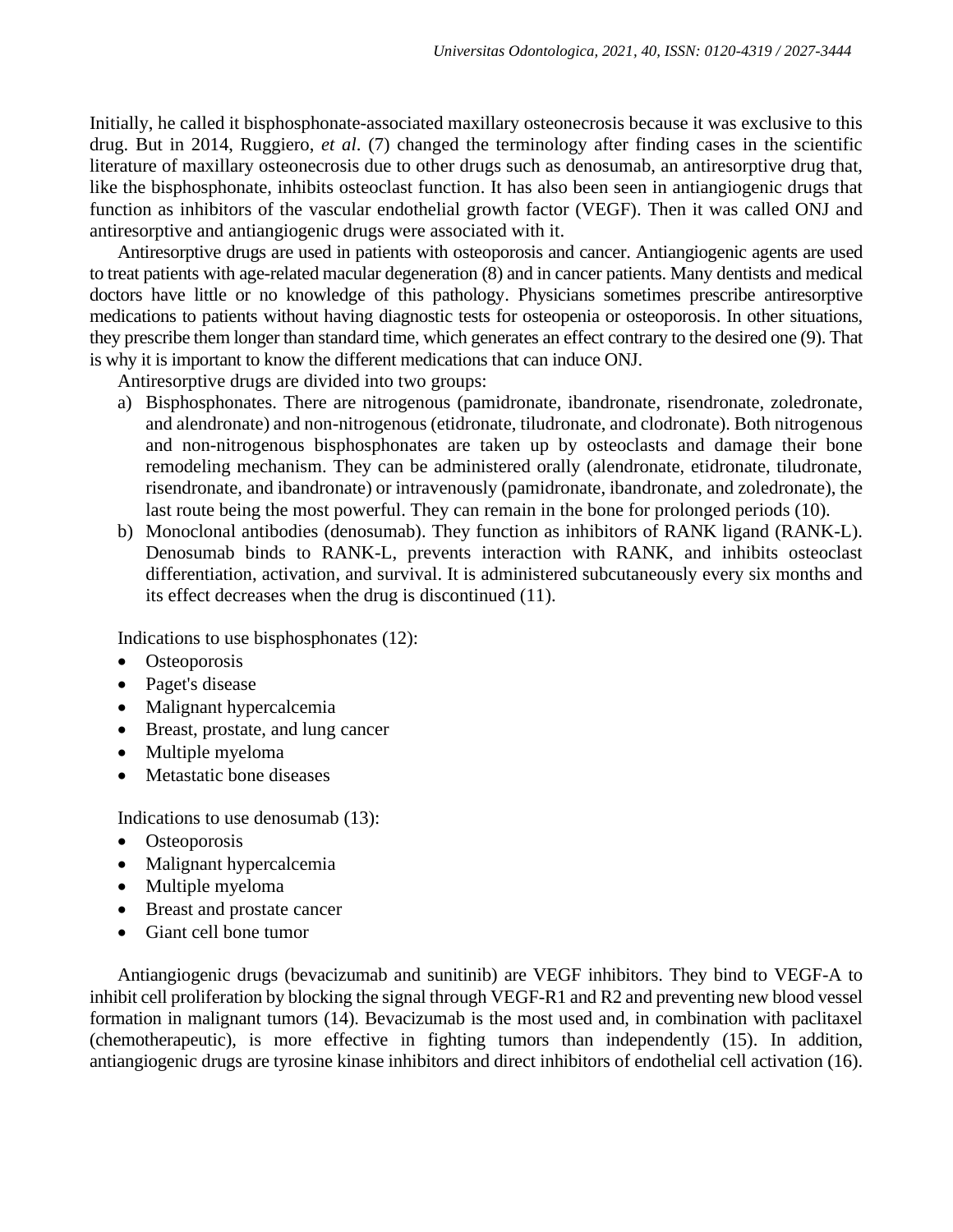## **Pathophysiology of ONJ**

The pathophysiology of ONJ has been studied for years; however, it has not yet been fully understood. Bones are constantly remodeling due to osteoblast-osteoclast activity to maintain the integrity and strength of the skeleton. An imbalance of this activity affects mineral bone density and generates bone disorders such as osteoporosis, bone metastases, and other diseases. Antiresorptive medications decrease pathologic fractures, pain, and possible vertebral compression. The mechanism of action of these medications varies. Osteoclasts absorb bisphosphonates, which alters their chemotactic function and their binding to bone, suppresses the mechanism of bone resorption, and induces apoptosis. Denosumab interacts with the RANK-RANK-L-OPG (osteoprotegerin) pathway by binding to RANK-L and preventing preosteoclast maturation and differentiation, which ends up in osteoclast apoptosis. With both drugs, bone remodeling is affected. The high doses given to a patient and the prolonged time of the treatments decrease the ability of the bone to heal in the event of tissue trauma or bone exposure, which generates bone necrosis in the affected area  $(7,11)$ .

Thus, why is osteonecrosis more frequent in the jaws than in other bones of the body? Five main theories have been proposed that would explain the exclusive location in the jaws: inhibition of bone remodeling; microbial oral inflammation and infection; immunosuppression; soft tissue toxicity; and inhibition of angiogenesis (11,17-20). It is likely that a combination of these factors facilitates the development of ONJ; however, inhibition of bone remodeling and angiogenesis are the most frequently cited theories.

Tooth extractions performed due to periapical or periodontal infections are the main cause of ONJ in which impaired healing with inflammatory infiltrate in the alveoli, bone exposure, and necrotic areas is observed histologically. Inflammation due to bacterial oral infection is a particularly important risk factor in the development of ONJ (21). According to Khan, *et al*. (15), polymorphonuclear cells and bacterial aggregates are always observed in necrotic tissue. The bacteria stimulate bone resorption and contribute to bone necrosis. Seddghizadeh, *et al*. and Kumar, *et al*. (22-24) have commented on the association between microbial biofilm and ONJ. Kalyan, *et al*. (25) describe how the oral microbiome can be an opportunistic factor and not the cause of ONJ.

Thus, periapical and periodontal infections with or without extractions increase the risk of ONJ because they can alter the function and number of osteoclasts and become an aggravating factor in the pathophysiology of ONJ (20). However, good oral hygiene and periodontal maintenance are beneficial to prevent ONJ in patients who are going to start treatment with antiresorptive agents (26).

## **Diagnostics**

A patient is considered to have ONJ if they have three conditions (7,17,27):

- a) Previous or current medical treatment with antiresorptive and antiangiogenic drugs.
- b) Exposed necrotic bone in the maxillofacial region for more than 8 weeks.
- c) No history of radiotherapy or metastatic disease in the jaws.

Common clinical conditions such as caries, neoplastic processes in the jaws, sinusitis, periodontal abscesses, periapical and temporomandibular disorders, and any lesion in the alveolar mucosa that causes regional pain (e.g., an ulcer) should be excluded (28).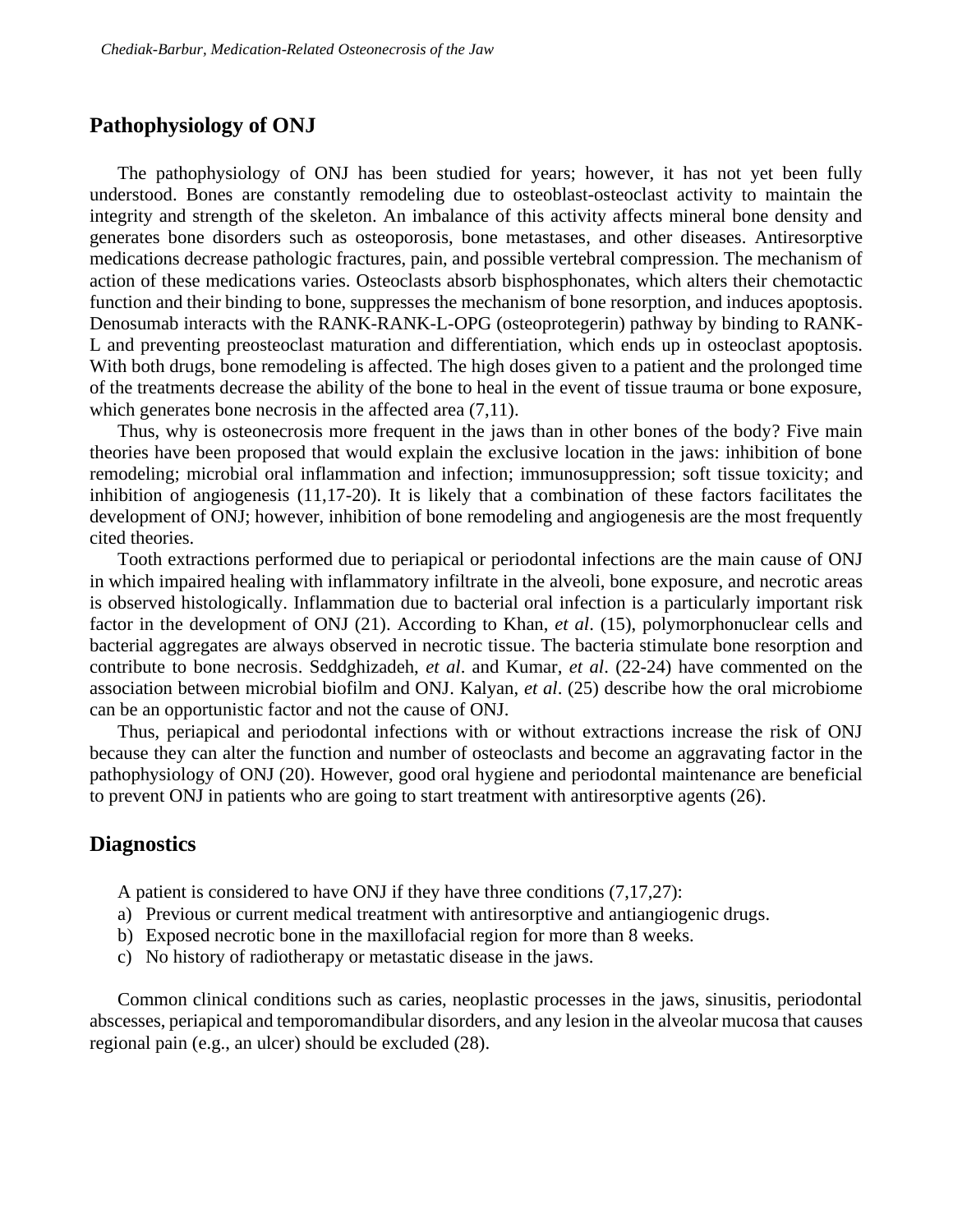# **Clinical Signs**

There are clinical signs that could indicate the onset or an already established pathology of ONJ. They include pain, swelling, redness, or other signs of gum infection, gums or sockets that do not heal after treatment, dental mobility, numbness or sensation of jaw heaviness, drainage, and bone exposure (20,29). However, the diagnostic criteria must always be considered to avoid confusion with other pathologies such as ORN or neoplasms in the jaws.

To estimate the prognosis of patients who have used oral or intravenous antiresorptive agents and antiangiogenic drugs, the American Association of Oral and Maxillofacial Surgeons (AAOMS) in a 2014 position paper, proposes a staging system based on the clinical and radiographic findings (7) (table 1).

|                | <b>TABLE 1</b>                                                                                                                                                                                                                                                                                                                                                                      |
|----------------|-------------------------------------------------------------------------------------------------------------------------------------------------------------------------------------------------------------------------------------------------------------------------------------------------------------------------------------------------------------------------------------|
|                | ONJ Staging System Proposed by the AAOMS (7)                                                                                                                                                                                                                                                                                                                                        |
| <b>Stage</b>   | <b>Characteristics</b>                                                                                                                                                                                                                                                                                                                                                              |
| At risk        | There is no apparent necrotic bone in patients who have used oral or intravenous bisphosphonates.                                                                                                                                                                                                                                                                                   |
| 0              | There is no clinical evidence of necrotic bone; there are unexplained symptoms (e.g., pain and<br>swelling) and radiographic changes (sclerosis).                                                                                                                                                                                                                                   |
|                | Exposed necrotic bone or fistula to bone in an asymptomatic patient and without evidence of infection.                                                                                                                                                                                                                                                                              |
| $\mathfrak{D}$ | Exposure of necrotic bone or intraoral fistula to bone associated with infection, pain, and erythema in<br>the region of exposed bone, with or without purulent drainage.                                                                                                                                                                                                           |
| 3              | Exposure of necrotic bone or a fistula to bone in patients with pain, erythema, and infection and one<br>or more of the following conditions: exposed necrotic bone extending to the alveolar bone region<br>(lower border and ramus of the mandible, maxillary sinus, and zygomatic bone) resulting in<br>pathologic fracture, extraoral fistula, or organization or organization. |

# **Risk Factors**

A broad knowledge of the risk factors that are associated with the development of ONJ allows monitoring and surveillance of patients who are medicated with antiresorptive or antiangiogenic drugs. Three groups of key factors are presented: potential, oral, and triggers.

*Potential Risk Factors* (7,19,20,30,31,34)

- Intravenous route of administration increases risk (higher potency than oral bisphosphonates)
- Prolonged treatment with antiresorptives
- Concomitant cancer treatment
- Corticosteroid administration
- Diabetes mellitus
- Alcohol and smoking

### *Oral Risk Factors* (7,30-34).

- Extractions
- Tooth infection (periapical abscess)
- Periodontal disease
- Peri-implantitis
- Poorly adapted removable prostheses
- Palatal or lingual torus
- Surgical treatments (oral, endodontic, or periodontal implants)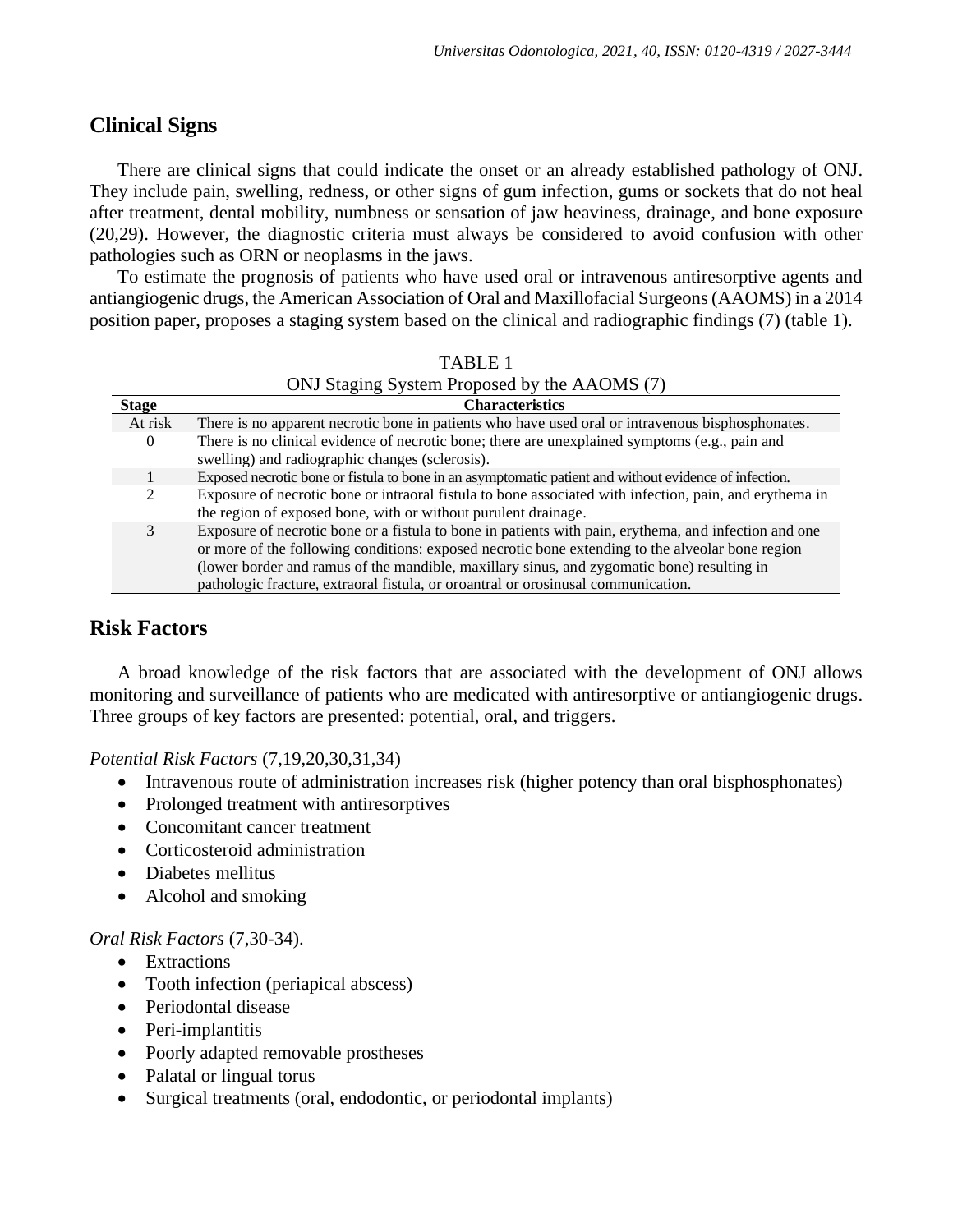### *Triggering Risk Factors*

Tooth extractions are the greatest triggering risk factor for developing ONJ (52 % - 61 %) (7,26,34- 38), hence the importance of performing a rigorous anamnesis by the dentist. The second factor is the spontaneous appearance of bone necrotic lesions. Periodontal disease (22-25,35) and trauma or pressure caused by total or partial prostheses in patients with a thin periodontal biotype (7,21,33,39,40) are other important triggering factors in the possible development of ONJ. The most frequent anatomical sites are the mandible with 73 % incidence and the maxilla with 22.5 %. The possibility of occurrence in both jaws simultaneously is 4.5 %. Figure 1 shows different studies in which tooth extraction was the highest risk factor ( $> 60$  %). Spontaneous periodontitis and osteonecrosis presented high values, as did prosthetic trauma (25,29,32,34-36) (figure 1).



Triggering factors of ONJ identified in six studies (25,29,32,34-36)

# **Radiographic Signs**

The clinical signs have been widely described in the literature, but there is little reference to the radiographic ones. With a timely diagnosis of radiographic lesions, ONJ will be easier to treat and maintain, since early diagnosis plays a significant role in the definitive treatment of this pathology. Different diagnostic images are used: orthopantomograms, computed tomography (CT), magnetic resonance imaging (MRI), and positron emission tomography (PET/CT). Bone sclerosis is the first imaging manifestation diagnosed; there are changes in bone density and the patient may be asymptomatic. Dentists must be attentive to these changes in order to take the necessary preventive measures (41). It should be noted that these bone sclerosis changes can also be seen in patients with ORN, osteosarcomas, chronic suppurative osteomyelitis, or metastasis. Hence, it is important to perform a good initial diagnosis of the disease.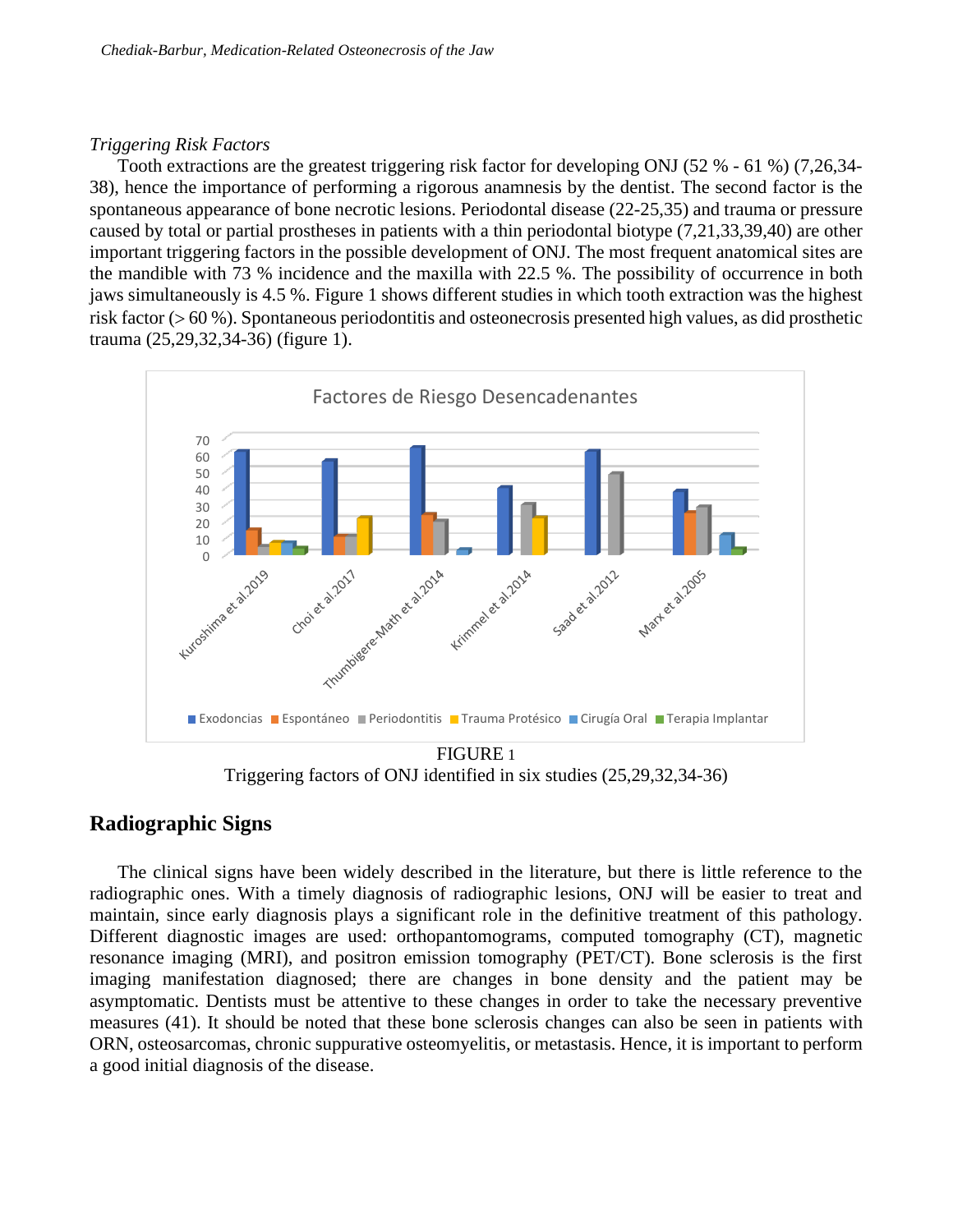### **Dental Management**

Before starting any treatment with antiresorptive or antiangiogenic agents, the treating physician should refer the patient to the dentist for a careful examination of the oral cavity in order to minimize the risks of ONJ. The clinical history, the intraoral and extraoral examination, and the anamnesis continue to be the most valuable tool for its diagnosis and that of any other pathology. In these times of multi-medication, it is essential that the dentist review the medication history with the treating physicians to obtain the necessary and reliable information. Sometimes, the patient does not know exactly what medications they are consuming and if the necessary measures are not taken, they could make big mistakes.

Intraoral examination must be rigorous to identify sites of probable infection. At a minimum, an initial panoramic radiograph should be ordered, as well as always performing a periodontal hygiene phase to reduce the bacterial load (biofilm) that the patient presents. All surgical periodontal treatment, surgical removal of multilobed lingual tori, extractions, and endodontics should be performed at least three weeks to one month before antiresorptive or antiangiogenic therapy. Likewise, active caries must be removed and affected teeth rehabilitated.

It is important to conduct motivation and oral hygiene education to avoid future infections. Also, oral rinses with chlorhexidine (0.12 % or 0.2 %), cetylpyridinium chloride, benzalkonium chloride, or other alcohol-free active ingredients should be used periodically.

Patients wearing full or removable dentures should have their flanks relieved to avoid pressure on the buccal and alveolar ridges. After starting treatment with antiresorptive or antiangiogenic drugs, periodontal checkups and maintenance should be performed every four months. If the patient started treatment with antiresorptive or antiangiogenic agents but was not previously referred to the dentist and requires some treatment, non-surgical endodontics should be indicated. Also, avoid extractions, although, if necessary, there should be premedication with antibiotics, curette the alveolus very well to induce bleeding, and suture well confronting the edges to obtain healing by first intention. If there are teeth with extensive caries, without mobility and they are not restorable, endodontic treatment should be performed, amputate the clinical crown, and submerge the roots to minimize the risk of ONJ. Before, during, and after any of these procedures, the patient should always perform oral rinses with chlorhexidine (0.12 % or 0.2 %) 2-3 times a day for a period of 2-3 weeks. Controls will be monthly during the first year and with x-rays (in the case of having performed extractions) every six months (7,11,21).

There is a great deal of misinformation in the medical and dental fields about the adverse effects that these drugs can have on the maxillary bones. Prior to the start of treatment, there must be communication and multidisciplinary management with the different medical groups and the dentist, when it is determined that a patient is treated with antiresorptive or antiangiogenic drugs (7,21,42,43). The most important activity is to explain and inform patients about the minimal risk associated with these drugs, but also the elevated risk of not following the recommendations or conducting preventive measures (44- 46).

Every dentist must consider that patients with osteoporosis under oral bisphosphonates are less likely to present ONJ than those who use intravenous antiresorptives (i.e., denosumab or bisphosphonates). Likewise, cancer patients are more likely to present ONJ due to the high doses and frequency with which they are applied (11,17,21,39).

The estimated incidence in patients with osteoporosis treated with antiresorptives is 0.01 % to 0.1 % (1-10 cases per 10,000). In cancer patients treated with antiresorptive or antiangiogenic agents, the incidence is 1 % (one case per 100) (21,47). Although the percentages may seem low, the risk is always high. Women are at greater risk than men due to a higher incidence of osteoporosis and breast cancer.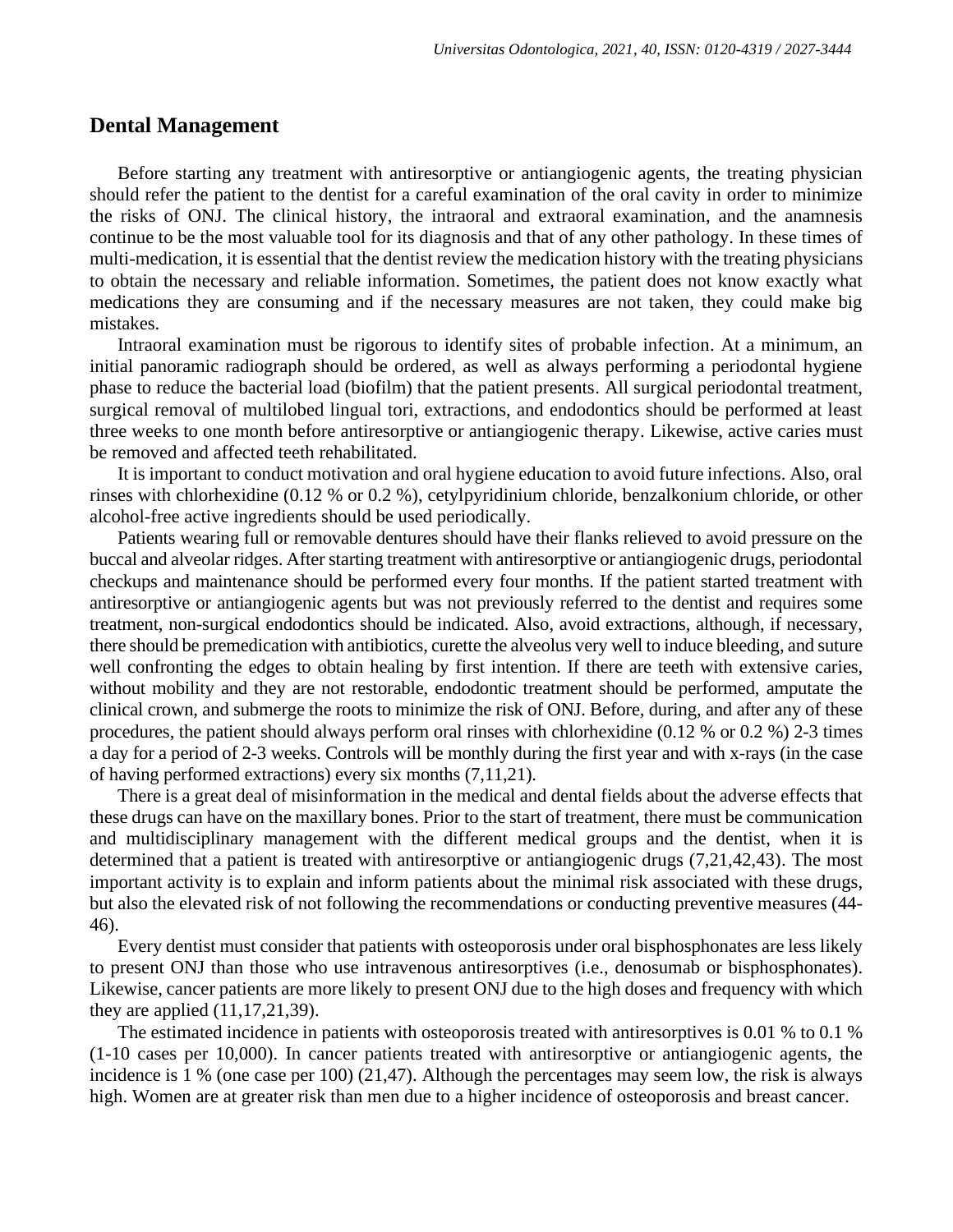During drug treatment, the oral status should be monitored, the patient should practice good oral hygiene, and periodontal maintenance should be performed. This review should be periodic, if possible, every 3, 4, or 6 months (48-50).

High-risk patients should always receive prophylactic or previous dental treatment. The Ontario Cancer Care group and the American Society of Clinical Oncology issued the following recommendation in 2017: "Dental evaluation is recommended, when possible, prior to initiation of BF [bisphosphonates] and any outstanding dental or oral health problems should be resolved before starting treatment" (51)

On the other hand, the Scottish National Health and Education Service in its clinical guide recommends that before starting pharmacological treatment with antiresorptive or antiangiogenic agents, or as soon as possible thereafter, ensure that the patient is in the best possible dental condition, prioritizing preventive care. Higher-risk cancer patients should preferably undergo a comprehensive dental evaluation, performing dental treatments where necessary, before starting pharmacological treatment (47). The treatment proposed by the AAOMS in 2014, based on the various stages (7), is as follows (Table 2):

| Treatment of ONJ based on stage, according to the AAOMS (7) |                                                                                                                                                                                                                                                        |  |
|-------------------------------------------------------------|--------------------------------------------------------------------------------------------------------------------------------------------------------------------------------------------------------------------------------------------------------|--|
| <b>Stage</b>                                                | <b>Treatment</b>                                                                                                                                                                                                                                       |  |
| At risk                                                     | No treatment is necessary.<br>Patient education.                                                                                                                                                                                                       |  |
| Stage 0                                                     | Systemic management, including the use of antibiotics and analgesics.                                                                                                                                                                                  |  |
| Stage 1                                                     | Oral antibacterial rinses $(0.12 \% \text{ or } 0.2 \% \text{ chlorine})$ .<br>Periodic clinical monitoring (every 15 days, monthly, or quarterly).<br>Patient education and review of indications for continuing bisphosphonate<br>therapy.           |  |
| Stage 2                                                     | Treatment of symptoms with oral antibiotics.<br>Oral antibacterial rinses $(0.12 \% \text{ or } 0.2 \% \text{ chlorhexidine}).$<br>Pain control with analgesics.<br>Debridement to relieve soft tissue irritation and infection.<br>Infection control. |  |
| Stage 3                                                     | Oral antibacterial rinses $(0.12 \% \text{ or } 0.2 \% \text{ chlorhexidine}).$<br>Antibiotic therapy and pain control with analgesics.<br>Surgical debridement or resection for long-term relief of pain and infection.                               |  |

TABLE 2

The management of ONJ with several types of treatments is still under investigation. Medications such as teriparatide seem to be a possible solution (52). But side effects such as nausea, arthralgia, vomiting, psychological and, kidney problems may occur, which leads to discontinuation or interruption of treatment. Its use in the treatment of ONJ continues to be investigated (53).

It is not just about treating the patient with antiresorptive or antiangiogenic drugs; it is always imperative to take risk factors into account. If a patient has one or more of these factors, the probability of developing ONJ is higher. Figures 1-3 show clinical and radiographic aspects of patients with osteoporosis and cancer with ONJ generated by several factors.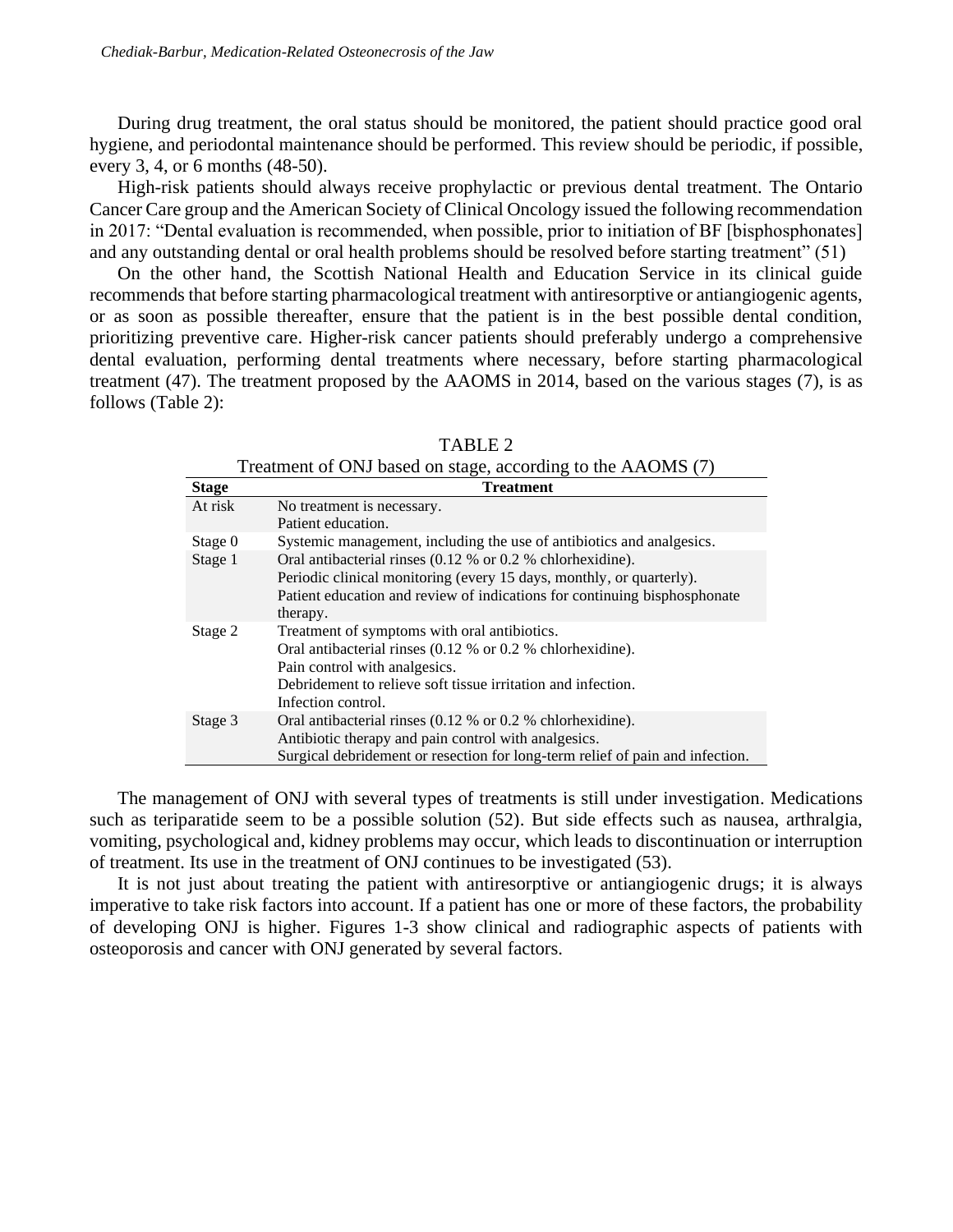

#### FIGURE 1

#### Characteristics of patients with osteoporosis and cancer with ONJ, cases 1-3

Case 1) Patient diagnosed with multiple myeloma undergoing treatment with antiresorptive agents with ONJ due to extractions. Alginate impression is taken and the alveolar bone is adhered to the material. It is a favorable situation for the patient because there is scar tissue and no infection. Case 2) Patient in treatment with antiresorptive drugs for osteoporosis with ONJ due to extractions and orofacial fistula. Case 3) Four months after conservative treatment with clindamycin 300 mg and chlorhexidine 0.2 %; note the bone sequestration and healing of the gingiva.

Note: Images posted with permission from patients.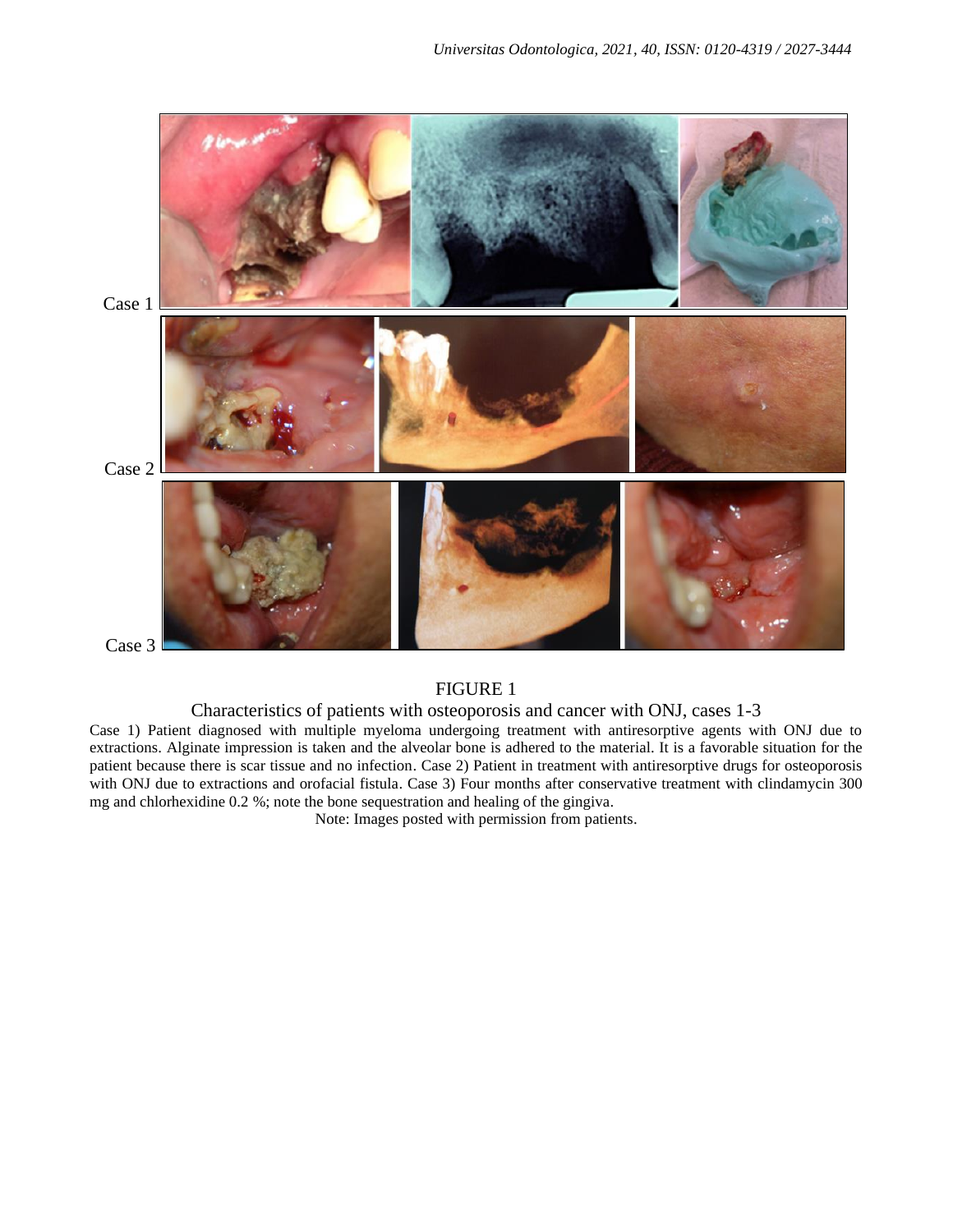

# FIGURE 2

Characteristics of patients with osteoporosis and cancer with ONJ, cases 4-6 Case 4) Patient with pancreatic cancer, periodontitis, and ONJ in the upper right posterior segment. Case 5) Patient with spontaneous ONJ in the upper right posterior segment. Case 6) Presence of ONJ due to pressure from a total prosthesisin the upper jaw. Note: Images posted with permission from patients.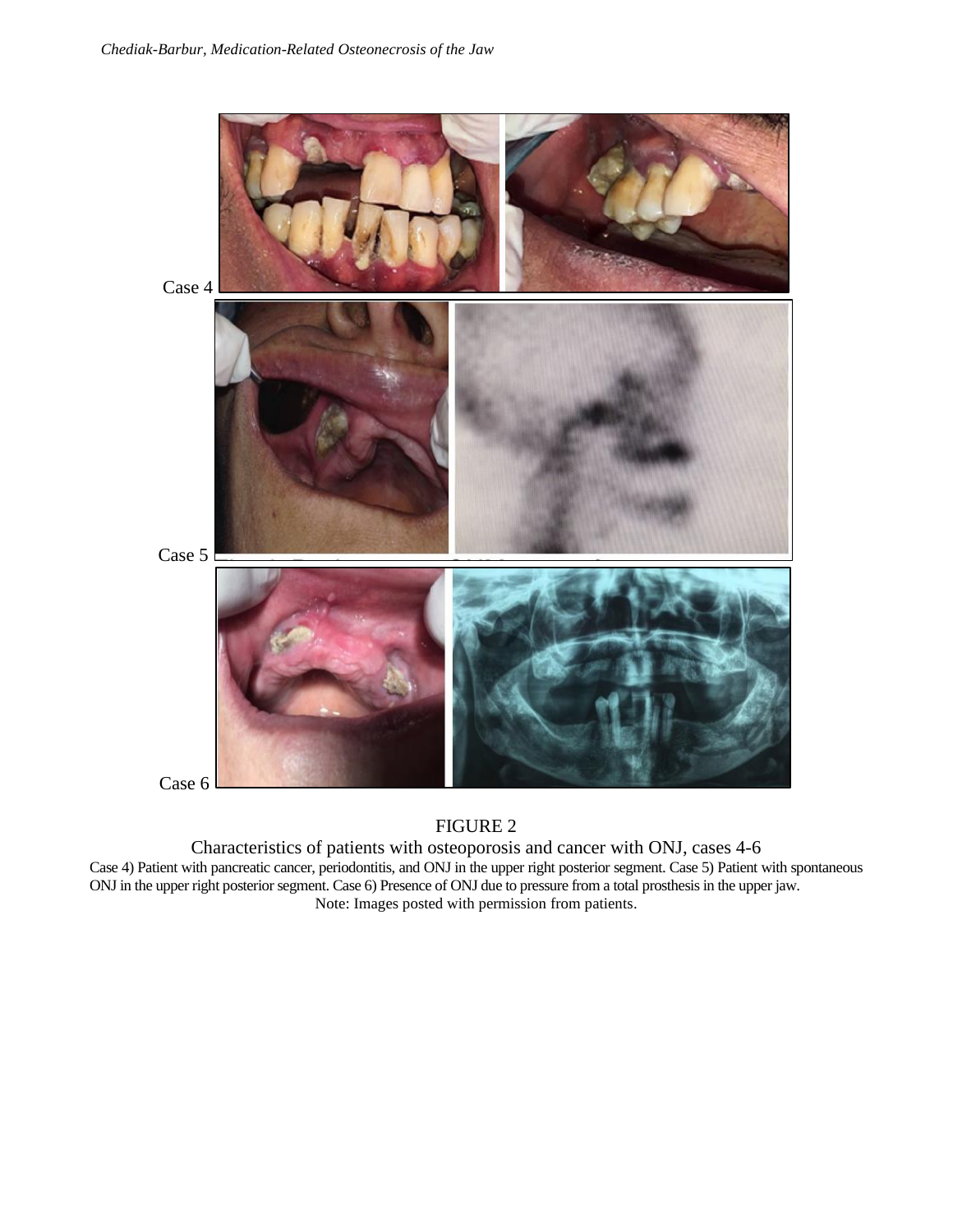

### FIGURE 3

Characteristics of patients with osteoporosis and cancer with ONJ, case 7 Mandibulectomy and reconstruction with microvascularized fibular bone-myocutaneous flap due to ONJ in a patient with multiple myeloma.

#### Note: Images posted with permission from patients.

It is also important to know that cases of ONJ have been described in the literature due to the development of new drugs for the treatment of cancer and bone and autoimmune conditions. This situation could broaden the range in the classification given by Ruggiero, *et al*. in 2014 (7). The following are some of the drugs described in the literature:

- Anti TNF-alpha: adalimumab, infliximab, etanercept, certolizumab, golimumab, rituximab (54-56).
- Tyrosine kinase inhibitors: sunitinib, lenvatinib (57,58).
- Recombinant fusion protein: Ziv-Aflibercept (59).
- M-Tor inhibitors: everolimus (60,61).
- Folic acid antagonist: methotrexate (62-64).

Due to the wide range of medications related to ONJ and that remain unknown to the vast majority of clinical dentists, it is crucial to raise awareness among them of the risks to improve patient management (65).

# **CONCLUSIONS AND RECOMMENDATIONS**

ONJ has become a serious complication in patients who, due to osteoporosis or cancer, undergo treatment with antiresorptive or antiangiogenic drugs, which compromises their quality of life.

Due to the growing treatments with these drugs, it is important to alert dentists to perform a thorough oral and radiographic review in order to identify the risk factors that can trigger ONJ. An early diagnosis can prevent or reduce the risk of this pathology. Conservative treatments are the best choice.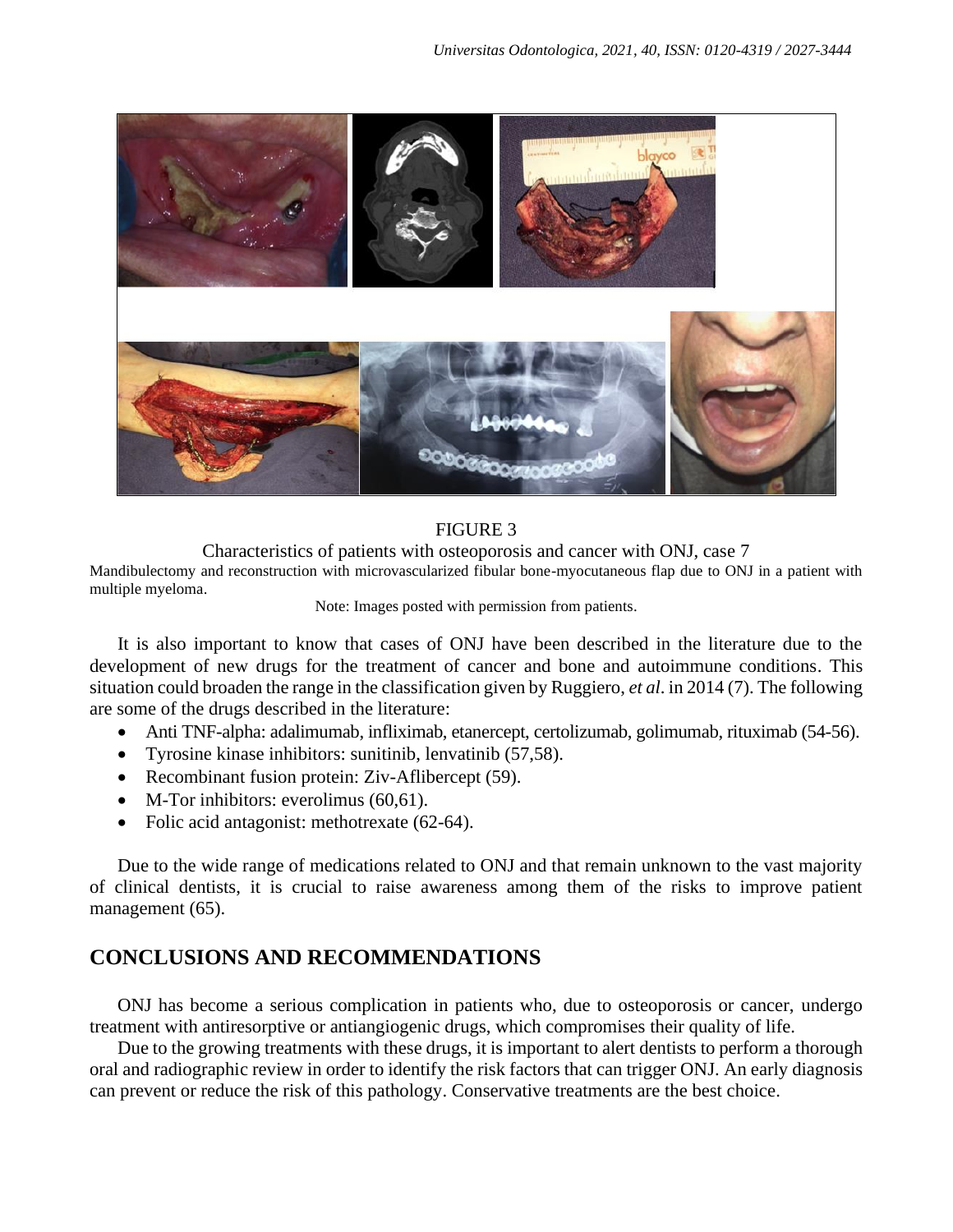Medical doctor-dentist communication before starting antiresorptive treatments should always be a priority.

More research is necessary to establish guidelines that can improve the management and treatment of ONJ.

## **REFERENCES**

- 1. Hughes JP, Baron R, Buckland DH, Cooke MA, Craig JD, Duffield DP, Grosart AW, Parkes PW, Porter A. Phosphorus necrosis of the jaw: a present-day study. Br J Ind Med. 1962 Apr; 19(2): 83-99. <http://doi.org/10.1136/oem.19.2.83>
- 2. Marx RE. Pamidronate (Aredia) and zoledronate (Zometa) induced avascular necrosis of the jaws: a growing epidemic. J Oral Maxillofac Surg. 2003 Sep; 61(9): 1115-1117[. http://doi.org/10.1016/s0278-2391\(03\)00720-1](http://doi.org/10.1016/s0278-2391(03)00720-1)
- 3. Regaud C. Sur la necrose des os atteints par un processus cancereux et traites par les radiations. Compt Rend Soc Biol. 1922; 87: 427-629.
- 4. Ewing J. Radiation osteitis. Acta Radiol. 1926; 6(1-6): 399-412[. https://doi.org/10.3109/00016922609139503](https://doi.org/10.3109/00016922609139503)
- 5. Kanthak FF. X-Ray irradiation and osteonecrosis of the jaws. J Am Dent Assoc. 1941; 28(12): 1925-1929. <https://doi.org/10.14219/jada.archive.1941.0301>
- 6. Marx RE. Osteoradionecrosis: A new concept of its pathophysiology. J Oral Maxillofac Surg. 1983; 41(5): 283-288. [https://doi.org/10.1016/0278-2391\(83\)90294-X](https://doi.org/10.1016/0278-2391(83)90294-X)
- 7. Ruggiero SL, Dodson TB, Fantasia J, Goodday R, Aghaloo T, Mehrotra B, O'Ryan F, American Association of Oral and Maxillofacial Surgeons. American Association of Oral and Maxillofacial Surgeons position paper on medication-related osteonecrosis of the jaw-2014 update. J Oral Maxillofac Surg. 2014 Oct; 72(10): 1938-1956. <https://doi.org/10.1016/j.joms.2014.04.031>
- 8. Ng EW, Adamis AP. Targeting angiogenesis, the underlying disorder in neovascular age-related macular degeneration. Can J Ophthalmol. 2005 Jun; 40(3): 352-368. [https://doi.org/10.1016/S0008-4182\(05\)80078-X](https://doi.org/10.1016/S0008-4182(05)80078-X)
- 9. llahi M. Long term bisphosphonate use in osteoporotic patients; a step forward, two steps back. J Pharm Pharmaceut Sci. 2012 15(2): 305.<https://doi.org/10.18433/J3RK5J>
- 10. Allen MR, Ruggiero SL. Higher bone matrix density exists in only a subset of patients with bisphosphonate-related osteonecrosis of the jaw. J Oral Maxillofac Surg. 2009 Jul; 67(7): 1373-1377[. https://doi.org/10.1016/j.joms.2009.03.048](https://doi.org/10.1016/j.joms.2009.03.048)
- 11. Migliorati CA, Brennan MT, Peterson DE. Medication-related osteonecrosis of the jaws. J Natl Cancer Inst Monogr. 2019 Aug 1; 2019(53): lgz009.<https://doi.org/10.1093/jncimonographs/lgz009>
- 12. Choi WS, Lee JI, Yoon HJ, Min CK, Lee SH. Medication-related osteonecrosis of the jaw: a preliminary retrospective study of 130 patients with multiple myeloma. Maxillofac Plast Reconstr Surg. 2017 Jan 5; 39(1): 1. <https://doi.org/10.1186/s40902-016-0099-4>
- 13. MedlinePlus. Inyección de Denosumab. Washington, DC: Biblioteca Nacional de Medicina; 2019 ago 18. <https://medlineplus.gov/spanish/druginfo/meds/a610023-es.html>
- 14. Wang Y, Fei D, Vanderlaan M, Song A. Biological activity of bevacizumab, a humanized anti-VEGF antibody in vitro. Angiogénesis. 2004; 7(4): 335-345[. https://doi.org/10.1007/s10456-004-8272-2](https://doi.org/10.1007/s10456-004-8272-2)
- 15. Fujita K, Sano D, Kimura M, Yamashita Y, Kawakami M, Ishiguro Y, Nishimura G, Matsuda H, Tsukuda M. Antitumor effects of bevacizumab in combination with paclitaxel on head and neck squamous cell carcinoma. Oncol Rep. 2007 Jul; 18(1): 47-51.
- 16. Chung BL, Toth MJ, Kamaly N, Sei YJ, Becraft J, Mulder WJ, Fayad ZA, Farokhzad OC, Kim Y, Langer R. Nanomedicines for endothelial disorders. Nano Today. 2015 Dec 1; 10(6): 759-776. <https://doi.org/10.1016/j.nantod.2015.11.009>
- 17. Ruggiero SL, Fantasia J, Carlson E. Bisphosphonate-related osteonecrosis of the jaw: background and guidelines for diagnosis, staging and management. Oral Surg Oral Med Oral Pathol Oral Radiol Endod. 2006 Oct; 102(4): 433-441. <https://doi.org/10.1016/j.tripleo.2006.06.004>
- 18. Sarin J, DeRossi SS, Akintoye SO. Updates on bisphosphonates and potential pathobiology of bisphosphonate-induced jaw osteonecrosis. Oral Dis. 2008 Apr; 14(3): 277-285.<https://doi.org/10.1111/j.1601-0825.2007.01381.x>
- 19. Peer A, Khamaisi M. Diabetes as a risk factor for medication-related osteonecrosis of the jaw. J Dent Res. 2015 Feb; 94(2): 252-260.<https://doi.org/10.1177/0022034514560768>
- 20. Chang J, Hakam AE, McCauley LK. Current understanding of the pathophysiology of osteonecrosis of the jaw. Curr Osteoporos Rep. 2018 Oct; 16(5): 584-595.<https://doi.org/10.1007/s11914-018-0474-4>
- 21. Khan AA, Morrison A, Hanley DA, Felsenberg D, McCauley LK, O'Ryan F, Reid IR, Ruggiero SL, Taguchi A, Tetradis S, Watts NB, Brandi ML, Peters E, Guise T, Eastell R, Cheung AM, Morin SN, Masri B, Cooper C, Morgan SL,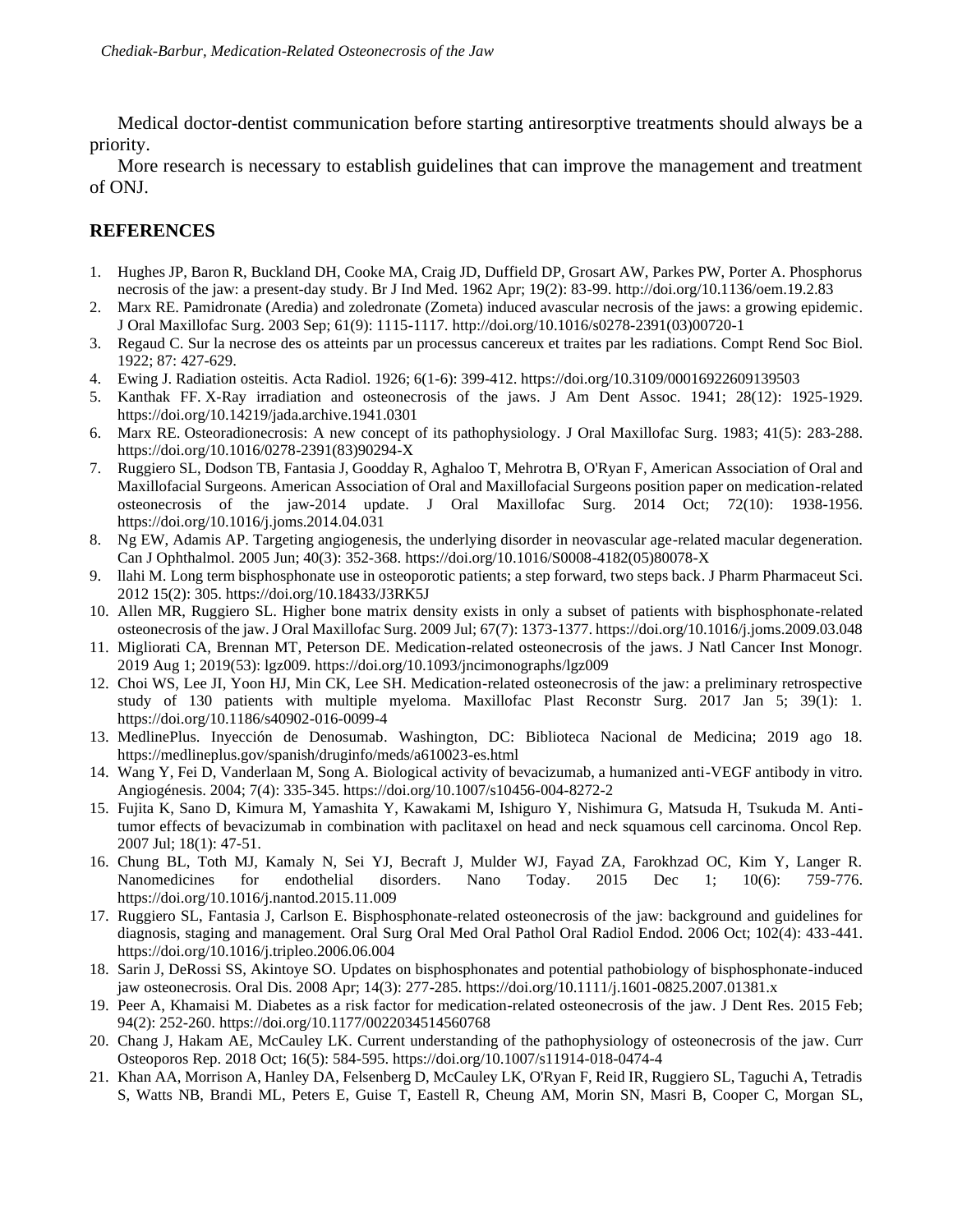Obermayer-Pietsch B, Langdahl BL, Al Dabagh R, Davison KS, Kendler DL, Sándor GK, Josse RG, Bhandari M, El Rabbany M, Pierroz DD, Sulimani R, Saunders DP, Brown JP, Compston J; International Task Force on Osteonecrosis of the Jaw. Diagnosis and management of osteonecrosis of the jaw: a systematic review and international consensus. J Bone Miner Res. 2015 Jan; 30(1): 3-23. <https://doi.org/10.1002/jbmr.2405>

- 22. Sedghizadeh PP, Kumar SK, Gorur A, Schaudinn C, Shuler CF, Costerton JW. Identification of microbial biofilms in osteonecrosis of the jaws secondary to bisphosphonate therapy. J Oral Maxillofac Surg. 2008 Apr; 66(4): 767-775. <https://doi.org/10.1016/j.joms.2007.11.035>
- 23. Sedghizadeh PP, Kumar SK, Gorur A, Schaudinn C, Shuler CF, Costerton JW. Microbial biofilms in osteomyelitis of the jaw and osteonecrosis of the jaw secondary to bisphosphonate therapy. J Am Dent Assoc. 2009 Oct; 140(10): 1259- 1265[. https://doi.org/10.14219/jada.archive.2009.0049](https://doi.org/10.14219/jada.archive.2009.0049)
- 24. Kumar SK, Gorur A, Schaudinn C, Shuler CF, Costerton JW, Sedghizadeh PP. The role of microbial biofilms in osteonecrosis of the jaw associated with bisphosphonate therapy. Curr Osteoporos Rep. 2010 Mar; 8(1):40-8. <https://doi.org/10.1007/s11914-010-0008-1>
- 25. Kalyan S, Wang J, Quabius ES, Huck J, Wiltfang J, Baines JF, Kabelitz D. Systemic immunity shapes the oral microbiome and susceptibility to bisphosphonate-associated osteonecrosis of the jaw. J Transl Med. 2015 Jul 4; 13: 212. <https://doi.org/10.1186/s12967-015-0568-z>
- 26. Krimmel M, Ripperger J, Hairass M, Hoefert S, Kluba S, Reinert S. Does dental and oral health influence the development and course of bisphosphonate-related osteonecrosis of the jaws (BRONJ)? Oral Maxillofac Surg. 2014 Jun; 18(2): 213-218. <https://doi.org/10.1007/s10006-013-0408-3>
- 27. Khosla S, Burr D, Cauley J, Dempster DW, Ebeling PR, Felsenberg D, Gagel RF, Gilsanz V, Guise T, Koka S, McCauley LK, McGowan J, McKee MD, Mohla S, Pendrys DG, Raisz LG, Ruggiero SL, Shafer DM, Shum L, Silverman SL, Van Poznak CH, Watts N, Woo SB, Shane E; American Society for Bone and Mineral Research. Bisphosphonate-associated osteonecrosis of the jaw: report of a task force of the American Society for Bone and Mineral Research. J Bone Miner Res. 2007 Oct; 22(10): 1479-1491.<https://doi.org/10.1359/jbmr.0707onj>
- 28. Khan A, Morrison A, Cheung A, Hashem W, Compston J. Osteonecrosis of the jaw (ONJ): diagnosis and management in 2015. Osteoporos Int. 2016 Mar; 27(3): 853-859. <https://doi.org/10.1007/s00198-015-3335-3>
- 29. Ruggiero SL. Diagnosis and staging of medication-related osteonecrosis of the jaw. Oral Maxillofac Surg Clin North Am. 2015 Nov; 27(4): 479-487.<https://doi.org/10.1016/j.coms.2015.06.008>
- 30. Marx RE, Sawatari Y, Fortin M, Broumand V. Bisphosphonate-induced exposed bone (osteonecrosis/osteopetrosis) of the jaws: risk factors, recognition, prevention, and treatment. J Oral Maxillofac Surg. 2005 Nov; 63(11): 1567-1575. <https://doi.org/10.1016/j.joms.2005.07.010>
- 31. Khamaisi M, Regev E, Yarom N, Avni B, Leitersdorf E, Raz I, Elad S. Possible association between diabetes and bisphosphonate-related jaw osteonecrosis. J Clin Endocrinol Metab. 2007 Mar; 92(3): 1172-1175. <https://doi.org/10.1210/jc.2006-2036>
- 32. Junquera LM, Martín-Granizo R. Diagnóstico, prevención y tratamiento de la osteonecrosis de los maxilares por bisfosfonatos: Recomendaciones de la Sociedad Española de Cirugía Oral y Maxilofacial (SECOM). Rev Esp Cirug Oral Maxilofac. 2008 jun; 30(3): 145-156.
- 33. Kuroshima S, Sasaki M, Sawase T. Medication-related osteonecrosis of the jaw: A literature review. J Oral Biosci. 2019 Jun; 61(2): 99-104.<https://doi.org/10.1016/j.job.2019.03.005>
- 34. Yamazaki T, Yamori M, Ishizaki T, Asai K, Goto K, Takahashi K, Nakayama T, Bessho K. Increased incidence of osteonecrosis of the jaw after tooth extraction in patients treated with bisphosphonates: a cohort study. Int J Oral Maxillofac Surg. 2012 Nov; 41(11): 1397-1403.<https://doi.org/10.1016/j.ijom.2012.06.020>
- 35. Thumbigere-Math V, Michalowicz BS, Hodges JS, Tsai ML, Swenson KK, Rockwell L, Gopalakrishnan R. Periodontal disease as a risk factor for bisphosphonate-related osteonecrosis of the jaw. J Periodontol. 2014 Feb; 85(2): 226-233. <https://doi.org/10.1902/jop.2013.130017>
- 36. Choi WS, Lee JI, Yoon HJ, Min CK, Lee SH. Medication-related osteonecrosis of the jaw: a preliminary retrospective study of 130 patients with multiple myeloma. Maxillofac Plast Reconstr Surg. 2017 Jan 5; 39(1): 1. <https://doi.org/10.1186/s40902-016-0099-4>
- 37. Saad F, Brown JE, Van Poznak C, Ibrahim T, Stemmer SM, Stopeck AT, Diel IJ, Takahashi S, Shore N, Henry DH, Barrios CH, Facon T, Senecal F, Fizazi K, Zhou L, Daniels A, Carrière P, Dansey R. Incidence, risk factors, and outcomes of osteonecrosis of the jaw: integrated analysis from three blinded active-controlled phase III trials in cancer patients with bone metastases. Ann Oncol. 2012 May; 23(5): 1341-1347.<https://doi.org/10.1093/annonc/mdr435>
- 38. Saad F, Brown JE, Van Poznak C, Ibrahim T, Stemmer SM, Stopeck AT, Diel IJ, Takahashi S, Shore N, Henry DH, Barrios CH, Facon T, Senecal F, Fizazi K, Zhou L, Daniels A, Carrière P, Dansey R. Incidence, risk factors, and outcomes of osteonecrosis of the jaw: integrated analysis from three blinded active-controlled phase III trials in cancer patients with bone metastases. Ann Oncol. 2012 May; 23(5): 1341-1347.<https://doi.org/10.1093/annonc/mdr435>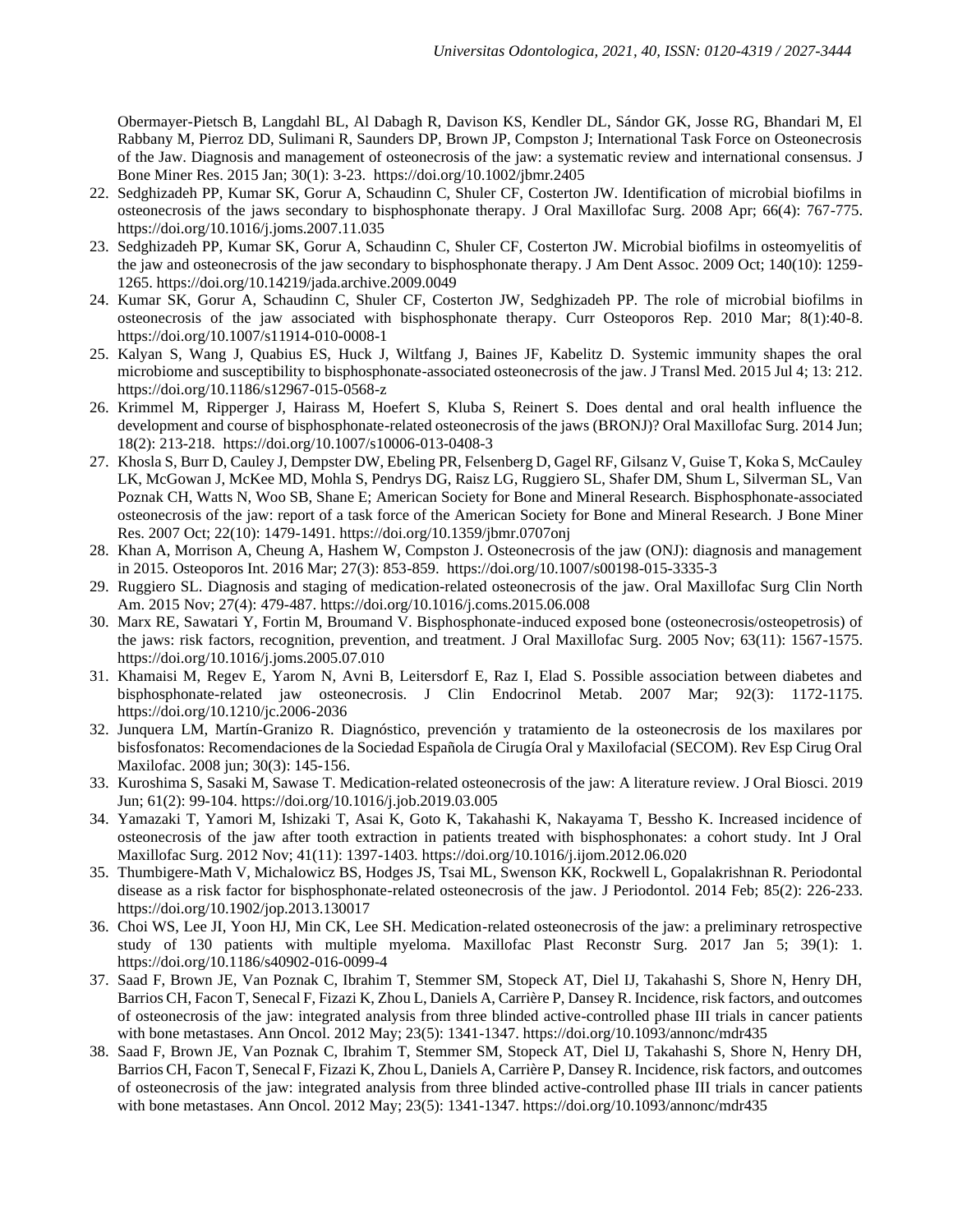- 39. Dodson TB. The Frequency of medication-related osteonecrosis of the jaw and its associated risk factors. Oral Maxillofac Surg Clin North Am. 2015 Nov; 27(4): 509-516.<https://doi.org/10.1016/j.coms.2015.06.003>
- 40. Boquete-Castro A, Gómez-Moreno G, Calvo-Guirado JL, Aguilar-Salvatierra A, Delgado-Ruiz RA. Denosumab and osteonecrosis of the jaw. A systematic analysis of events reported in clinical trials. Clin Oral Implants Res. 2016 Mar; 27(3): 367-375.<https://doi.org/10.1111/clr.12556>
- 41. Nicolatou-Galitis O, Schiødt M, Mendes RA, Ripamonti C, Hope S, Drudge-Coates L, Niepel D, Van den Wyngaert T. Medication-related osteonecrosis of the jaw: definition and best practice for prevention, diagnosis, and treatment. Oral Surg Oral Med Oral Pathol Oral Radiol. 2019 Feb; 127(2): 117-135.<https://doi.org/10.1016/j.oooo.2018.09.008>
- 42. Ünsal G, Orhan K, What do we expect to visualize on the radiographs of mronj patients? J Exp Clin Med 2021; 38(S2): 98-103<https://doi.org/10.52142/omujecm.38.si.dent.4>
- 43. Advisory Task Force on Bisphosphonate-Related Osteonecrosis of the Jaws. American Association of Oral and Maxillofacial Surgeons position paper on bisphosphonate-related osteonecrosis of the jaws. J Oral Maxillofac Surg. 2007; 65:369-376. <https://doi.org/10.1016/j.joms.2006.11.003>
- 44. Ripamonti CI, Maniezzo M, Campa T, et al. Decreased occurrence of osteonecrosis of the jaw after implementation of dental preventive measures in solid tumor patients with bone metastases treated with bisphosphonates. The experience of the National Cancer Institute of Milan. Ann Oncol. 2009; 20(1): 137-145[. https://doi.org/10.1093/annonc/mdn526](https://doi.org/10.1093/annonc/mdn526)
- 45. Dimopoulos MA, Kastritis E, Bamia C, et al. Reduction of osteonecrosis of the jaw (ONJ) after implementation of preventive measures in patients with multiple myeloma treated with zoledronic acid. Ann Oncol. 2008 20(1): 117-120. <https://doi.org/10.1093/annonc/mdn554>
- 46. Bonacina R, Mariani U, Villa F, et al. Preventive strategies and clinical implications for bisphosphonate-related osteonecrosis of the jaw: a review of 282 patients. J Can Dent Assoc. 2011; 77: b147.
- 47. American Dental Association Council on Scientific Affairs. Dental management of patients receiving oral bisphosphonate therapy. Expert panel recommendations. J Am Dent Assoc. 2006; 137: 1144-1150. <https://doi.org/10.14219/jada.archive.2006.0355>
- 48. National Health Service Education for Scotland. Oral health management of patients at risk of medication-related osteonecrosis of the jaw: Dental clinical guidance. Scotland: SDCEP; 2017. [https://www.sdcep.org.uk/published](https://www.sdcep.org.uk/published-guidance/medication-related-osteonecrosis-of-the-jaw/)[guidance/medication-related-osteonecrosis-of-the-jaw/](https://www.sdcep.org.uk/published-guidance/medication-related-osteonecrosis-of-the-jaw/)
- 49. Beth-Tasdogan NH, Mayer B, Hussein H, Zolk O. Interventions for managing medication-related osteonecrosis of the jaw. Cochrane Database Syst. Rev. 2017; 10. <https://doi.org/10.1002/14651858.cd012432.pub2>
- 50. Wan JT, Sheeley DM, Somerman MJ, Lee JS. Mitigating osteonecrosis of the jaw (ONJ) through preventive dental care and understanding of risk factors. Bone Res. 2020; 8(1). <https://doi.org/10.1038/s41413-020-0088-1>
- 51. Song M. Dental care for patients taking antiresorptive drugs: a literature review. Rest Dent Endod. 2019; 1:44(4): e42. <https://doi.org/10.5395/rde.2019.44.e42>
- 52. Dhesy-Thind S, Fletcher G, Blanchette P, Clemons M, Dillmon M, Frank E, et al. Use of adjuvant bisphosphonates and other bone-modifying agents in breast cancer: a Cancer Care Ontario and American Society of Clinical Oncology Clinical Practice Guideline. J Clin Onc. 2017; 35(18): 2062-2081. <https://doi.org/10.1200/jco.2016.70.7257>
- 53. Yoshiga D, Yoshioka I, Habu M, Sasaguri M, Tominaga K. Effective ancillary role and long-term course of daily or weekly teriparatide treatment on refractory medication-related osteonecrosis of the jaw (MRONJ): a clinical case series. Brit J Oral Maxillofac Surg. 2021[. https://doi.org/10.1016/j.bjoms.2021.10.004](https://doi.org/10.1016/j.bjoms.2021.10.004)
- 54. Anabtawi, M, Tweedale, H, Mahmood, H. The role, efficacy, and outcome measures for teriparatide use in the management of medication-related osteonecrosis of the jaw. Int J Oral Maxillofac Surg. 2020[; https://doi.org/10.1016/j.ijom.2020.07.021](https://doi.org/10.1016/j.ijom.2020.07.021)
- 55. Javelot M-J, et al. Rituximab as a trigger factor of medication-related osteonecrosis of the jaw. A case report. J Stomatol Oral Maxillofac Surg. 2019. [https://doi.org/10.1016/j.jormas.](https://doi.org/10.1016/j.jormas) 2019.06.009
- 56. Sacco R, Shah S, Leeson R, Moraschini V, et al. Osteonecrosis and osteomyelitis of the jaw associated with tumour necrosis factor-alpha (TNF-α) inhibitors: a systematic review. Br J Oral Maxillofac Surg. 2020; 58: 25-33. <https://doi.org/10.1016/j.bjoms.2019.09.023>
- 57. Brijs K, Miclotte I, Vermeire S, Darche V, Politis C. Osteonecrosis of the jaw in patients with inflammatory bowel disease treated with tumour necrosis factor alpha inhibitors. Int J Oral Maxillofac Surg. 2020; 49: 317-324. <https://doi.org/10.1016/j.ijom.2019.08.007>
- 58. Fleissig Y, Regev E, Lehman H. Sunitinib related osteonecrosis of jaw: a case report. Oral Surg Oral Med Oral Pathol Oral Radiol. 2012; 113: e1-e3.<https://doi.org/10.1016/j.tripleo.2011.06.023>
- 59. Mauceri R, Panzarella V, Morreale I, Campisi G. Medication-related osteonecrosis of the jaw in a cancer patient receiving lenvatinib, Case Report. Int J Oral Maxillofac Surg. 2019; 48: 1530-1532[. https://doi.org/10.1016/j.ijom.2019.07.010](https://doi.org/10.1016/j.ijom.2019.07.010)
- 60. Zarringhalam P, Brizman E, Shakib K. Medication-related osteonecrosis of the jaw associated with aflibercept. Br J Oral Maxillofac Surg. 2017; 55: 314-315[. https://doi.org/10.1016/j.bjoms.2016.11.315](https://doi.org/10.1016/j.bjoms.2016.11.315)